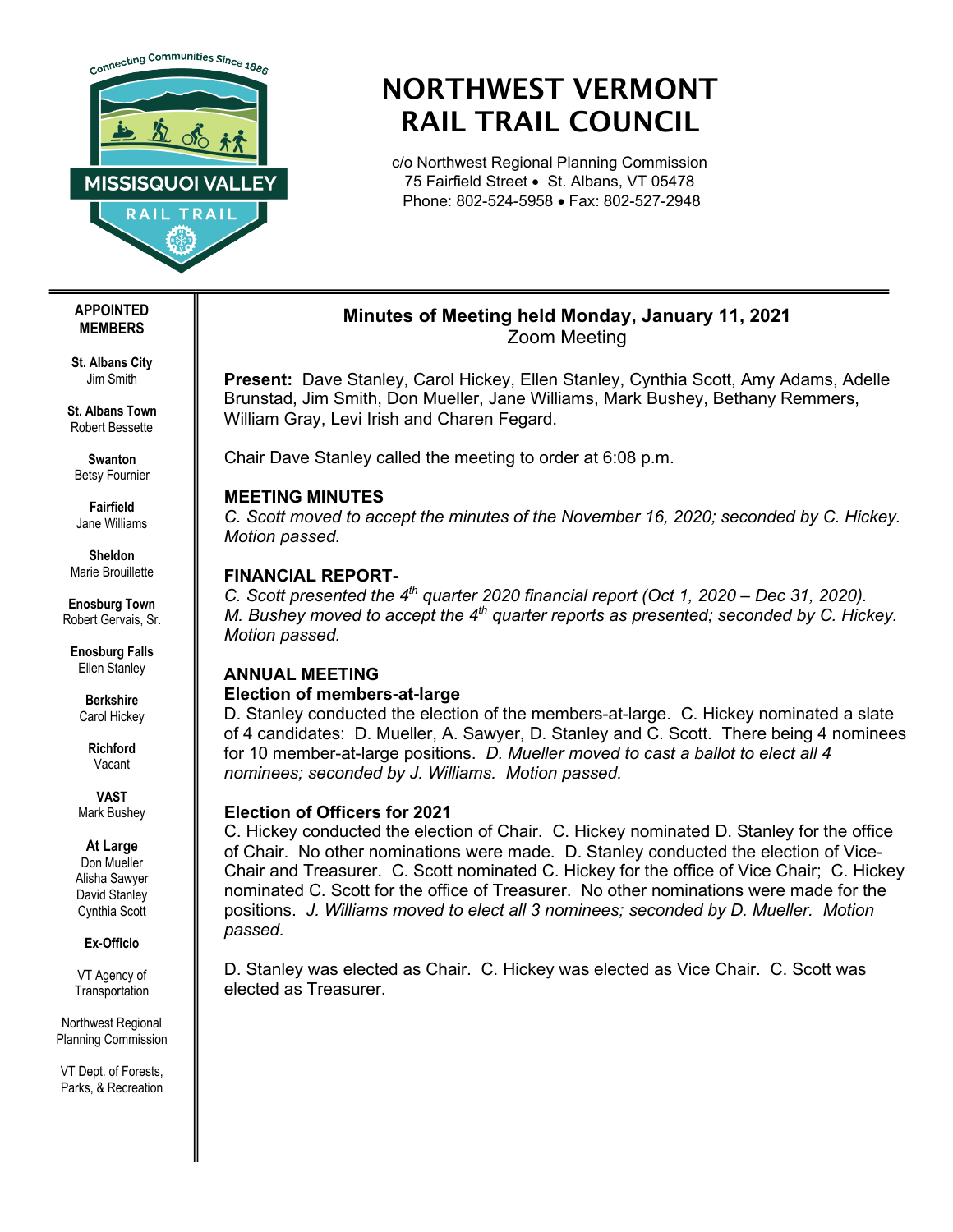**Potential Grant Opportunities –** A. Brunstad informed the Council that she was working on submitting a Vermont Arts Council Animating Infrastructure grant on behalf of the Council. The idea is to focus on public art along the trail, and the total grant amount is \$15,000 to cover costs for a design and implementation phase. A. Brunstad will work with a local metal sculpture artist, Louisa Ulrich-Verderber, to design and construct two sculptures: one at the St. Albans trailhead and another potentially at the intersection of the MVRT and LVRT in Sheldon.

We will include community in the design of the art by distributing an awareness and feedback campaign via a short survey called "Get the Word out" to ask target populations: 1. "What are words that come to mind when you think of the MVRT?"

2. "What words come to mind when you think of the Northwest region of Vermont?"

3. "Do you have a story you'd like to share which reflects the personality of the region and/or the MVRT?"

There will be five main target populations: high schools, historical societies, the local Abenaki population, our NRPC board, and local art and recreation groups. NRPC will then compile these words into a word cloud to display the most frequently mentioned words. Our artist will then use the word cloud and stories to inform three different designs for the two sculptures — all of which will first be approved by VTrans. At a Rail Trail Council meeting, which includes diverse residents from all over the region, people will vote on the winning design.

We hope to create two sculptures and integrate elements into those sculptures that reflect four main ideas: (1) the community's view of the MVRT and the region, (2) the trail's history, (3) current attributes and usages of the trail, and (4) our new trail branding. We will know Jan. 29 if our project was selected; then we will develop a full proposal with a complete budget, timeline, etc. If our full proposal is selected, we will begin the design/community outreach phase in May.

The Council had also expressed interest in a mural (or murals) along the MVRT. A. Brunstad is helping to submit a Better Places grant application to have a mural in the center of Enosburg and a mural in the center of Richford —and both near recreation paths. The Enosburg mural would be on the side of Margo Sherwood's Real Estate building next to the MVRT, and the Richford mural would be on the wall of The Overlook near the town's recreation path/area. This grant is for a max of \$20,000. We are developing the application now, and we will know the week of Feb. 15 if we will be awarded funds.

**SE Group Update –** A. Adams updated the Council that the website is going live mid January. G. Brunswick has been working with the Community Economic Development staff to add trail friendly businesses.

#### **UPDATES**

- *VAST –* M. Bushey commented that the snowmobile signs are back up on the trail in the Sheldon area. There has been two trail closures this season due to land owners closing certain areas from Sheldon to Berkshire and Highgate to the Canadian border. The club is working on a new route. The trail has been groomed from Berkshire to St. Albans.
- *List of Friends 2020 –* A. Adams shared the complete list for 2020 of current and new members and donations.